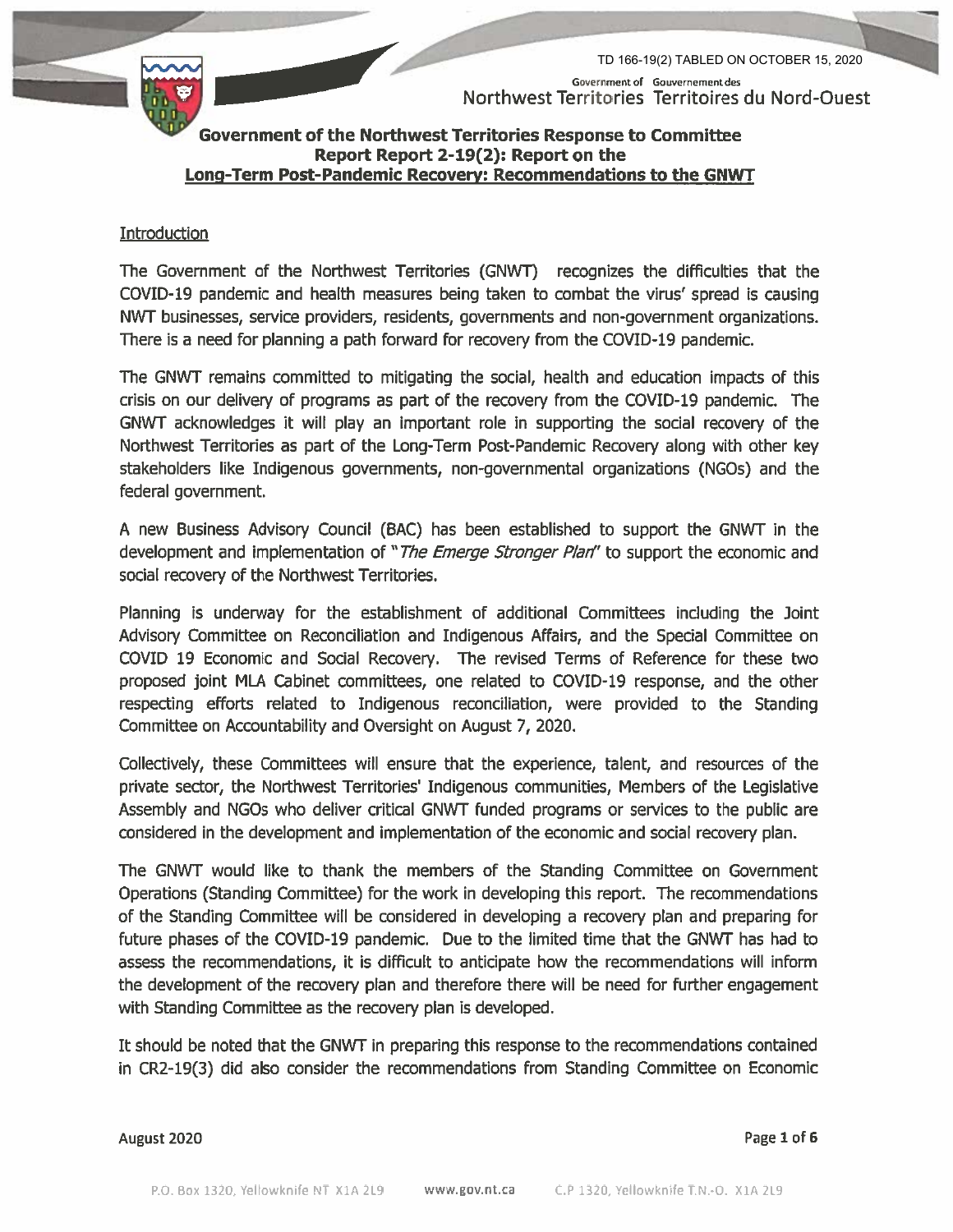Development and Environment (SCEDE) in CR1-19(2) and the Standing Committee on Social Development (SCOSD) in CR3-19(3).

# **Background**

On June 9, 2020, CR 2-19(2) was considered in the Committee of the Whole. The six recommendations were carried, including a recommendation that the Government of the Northwest Territories provide a comprehensive response to the report within 120 days.

### Recommendation 1:

The Standing Committee on Government Operations recommends that the GNWT undertake a review of the legislative framework supporting the GNWT's emergency response, with a view to determining what amendments are necessary to ensure that the Premier has overall administrative control whenever a public health emergency and a territorial state of emergency are declared under their respective acts at the same time. Committee further recommends that the GNWT bring forward a legislative proposal to make the necessary amendments to the GNWT's emergency response legislative framework during the life of the  $19<sup>th</sup>$  Legislative Assembly.

# GNWT Response

The GNWT accepts this recommendation.

The GNWT is committed to review relevant legislation to ensure that appropriate authorities are in place to deal with future pandemics to address deficiencies and barriers that prevented a holistic, coordinate response to the COVID-19 pandemic. In order to facilitate this review, the GNWT will undertake a "lessons learned" approach to ensure that appropriate recommendations are developed and the GNWT can benefit not only from what happened in the NWT but in other jurisdictions as well. The GNWT recognizes that we do not want to act hastily in proposing new legislation to avoid unintended outcomes, which could further complicate the ability of the GNWT to respond to a similar event.

In the interim, the Legislative Assembly enacted the Temporary Variation of Statutory Time Periods (COVID-19 Pandemic) Act in June 2020. This allowed the GNWT to respond in light of social distancing, closing of offices, and limited access to records, by increasing the amount of time required by legislation to perform their duties and mitigates the risk of not carrying out legislated responsibilities within the timeframes of other legislation. This is an interim measure that will be reviewed as part of the larger "lessons learned" approach.

The GNWT recognizes that there needs to be clear leadership and coordinated response from all of the departments of the GNWT in responding to both a territorial state of emergency and public health emergency. As part of the "lessons learned" approach, the GNWT will work towards an enhanced coordinated approach and response from the GNWT to a similar situation.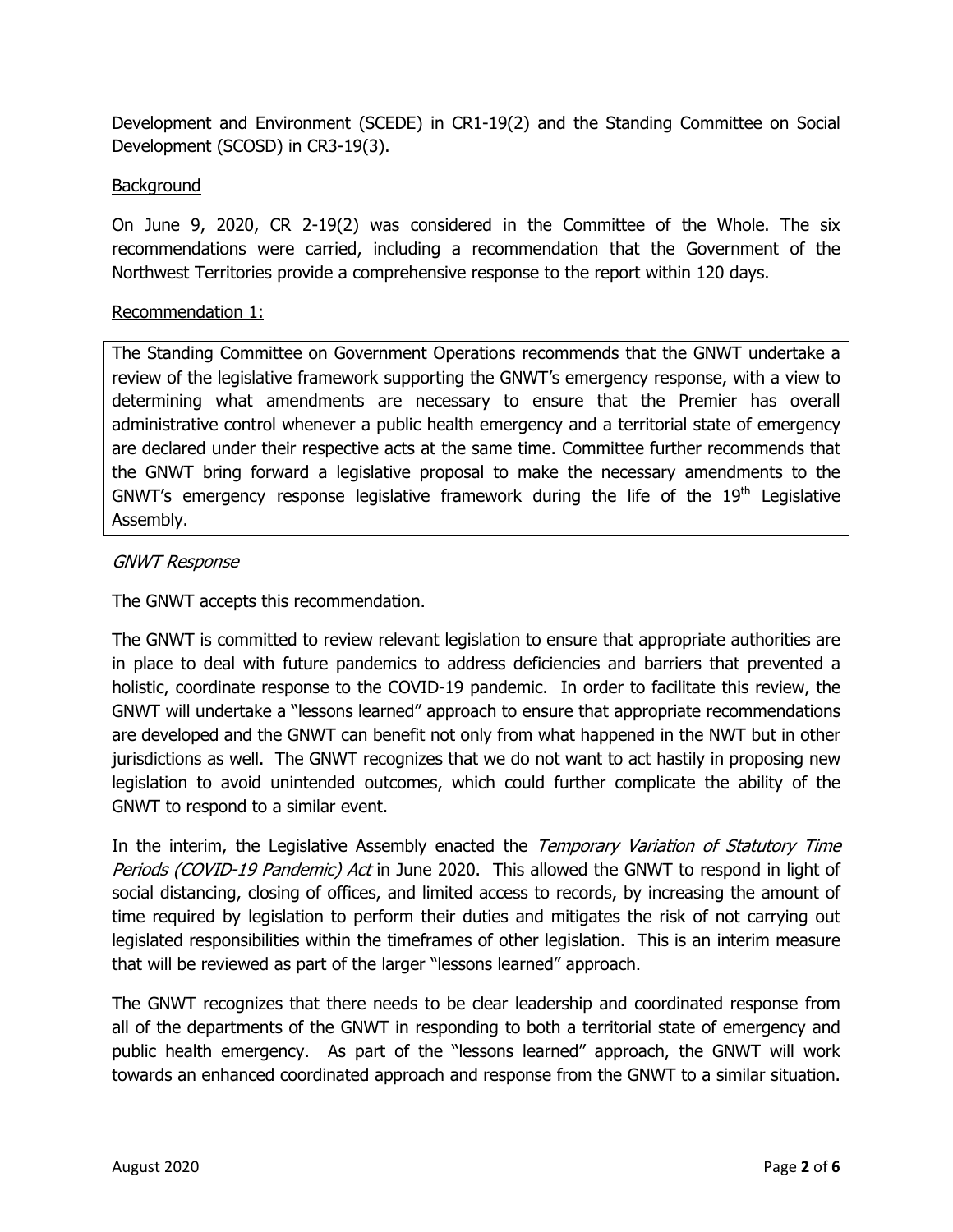To address this in the interim, the GNWT has established a secretariat to coordinate the GNWT response to the COVID-19 pandemic.

# Recommendation 2:

The Standing Committee on Government Operations recommends that the GNWT develop an emergency response communications protocol that ensures regularly scheduled updates to the public, by the Premier and the appropriate emergency authorities, whenever an emergency is declared under either or both the *Public Health Act* and the *Emergency Measures Act*. This protocol should also ensure that the GNWT's public response via electronic means is supplemented by non-electronic communications mechanisms.

# GNWT Response

The GNWT accepts this recommendation. The GNWT will continue to regularly review communications to ensure efficient, effective communications as we move to prepare for a potential resurgence of COVID-19 in a second or repeated wave.

GNWT Communications will aim to continue to regularly update the public through the Premier and the appropriate emergency authorities.

The GNWT will consider how to formalize protocol to ensure emergency communications are aimed to be regular and be delivered in multiple formats to ensure that all relevant audiences receive the information.

# Recommendation 3:

The Standing Committee on Government Operations recommends that the GNWT undertake steps now to address public concerns about gaps in enforcement, so that remedies are put in place before the possibility of a second wave of COVID-19 this autumn. Committee further recommends the planning necessary to ensure that an enforcement taskforce can be mobilized within 48 hours of a future declaration of emergency. The Committee also recommends that the GNWT undertake a dialogue with municipal and Indigenous governments to obtain their input on enforcement measures, and use this information to guide the development of a policy framework for the future enforcement of orders issued during a public health or territorial emergency.

# GNWT Response

The GNWT accepts this recommendation. The GNWT acknowledges the need to review enforcement as we move to prepare for a potential resurgence of COVID-19 in a second or repeated wave. Enforcement of orders is critical to confidence in the system. Swift mobilization to support future orders will be critical and will require close collaboration between the Office of the CPHO and a range of Departments.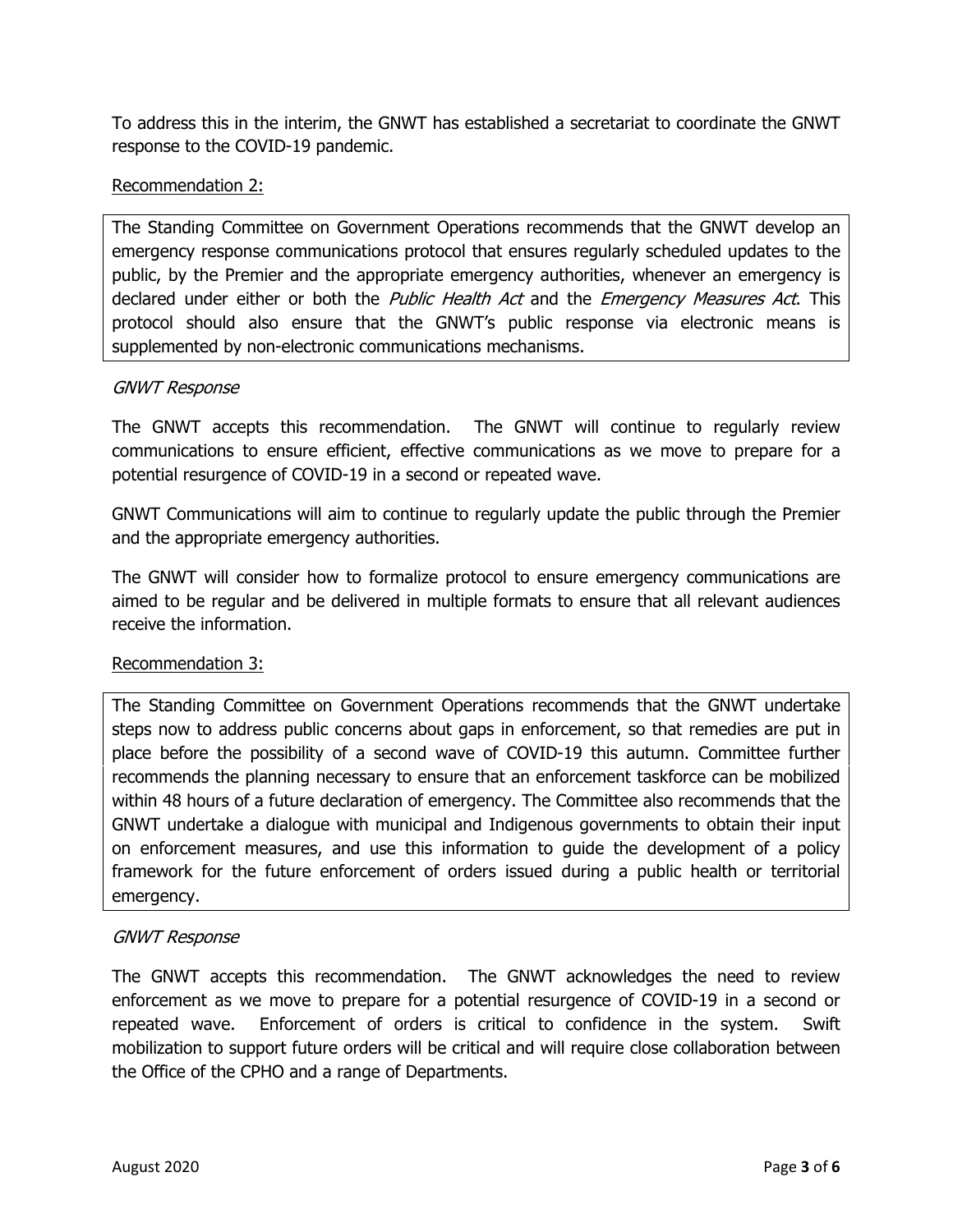The GNWT also acknowledges that effective enforcement may require legislative changes from the "lessons learned" approach under recommendation 1. The GNWT has identified three areas for improvement going forward so far.

- The first is clarifying the requirements of enforcement. The GNWT has never had to enforce orders like this in the past.
- The second is the training of the enforcement officers. The need to train the enforcement officers on their authorities and responsibilities took time which slowed the enforcement activities.
- The third is public education. The focus initially, and ongoing, has been to provide education and communication to residents on compliance. The focus continues to be on promoting personal accountability for compliance, rather than relying on enforcement officers only. As outlined in recommendation 2, the GNWT acknowledges it needs to improve the communication annex of the Territorial Emergency Plan.

The GNWT will continue to engage Indigenous and community governments for input and potential partnership respecting compliance and enforcement efforts.

In the interim, the GNWT has established a task force to enforce public health orders and investigate non-compliance across all 33 communities. These officers are able to issue tickets and impose fines of up to \$10,000 on the first offence.

# Recommendation 4:

4. The Standing Committee on Government Operations recommends that the GNWT develop digital communications plan for the Northwest Territories, that: assesses the state of telecommunications infrastructure serving each NWT community; identifies the costs and timelines associated with ensuring that all NWT communities have access to high-speed, digital telecommunications; and identifies who will be responsible for the work and how it will be achieved. The GNWT's long-term pandemic response must also include provisions ensuring that vulnerable populations have access to the internet during a pandemic lockdown, by developing plans, on a community-by-community basis, for ensuring internet access for individuals, when libraries and community centres are ordered closed during a lockdown.

### GNWT Response

The GNWT partially accepts this recommendation. The GNWT recognizes that internet access is important but is not necessarily the only means that vulnerable populations access programs and services.

A similar recommendation was made by SCEDE in CR1-19(2) to increase internet Broadband connectivity in the NWT.

The "Support the development of fast and reliable broadband internet services for NWT communities" has been identified as a key action within the 2019-2023 Mandate of the Government of the Northwest Territories (GNWT Mandate).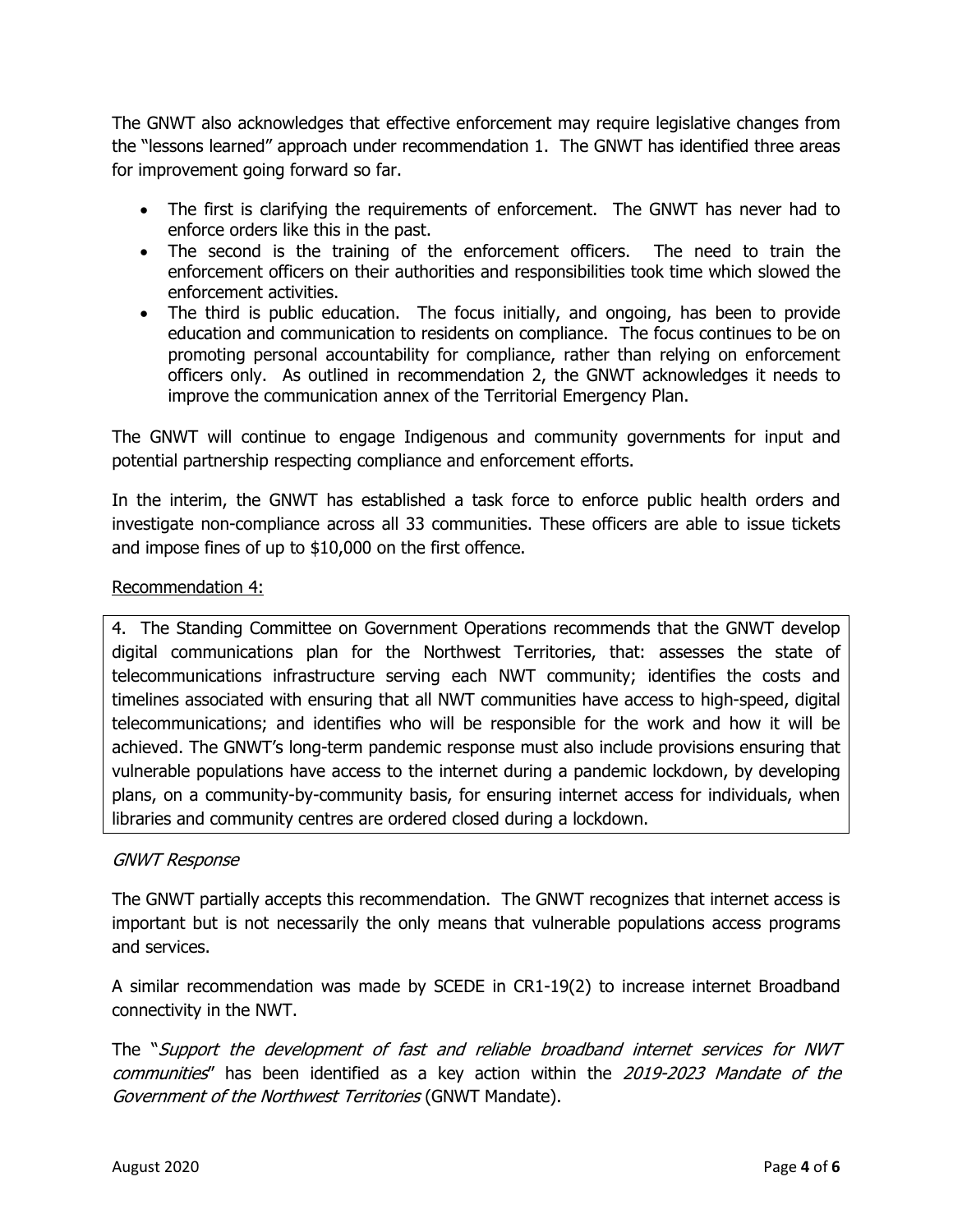In the GNWT Mandate, the GNWT is planning to carry out the following actions to support the development of fast and reliable internet service in the NWT:

- Complete Inuvik to Tuktoyaktuk fiber link;
- Work with the federal government and private organizations to secure funding; and
- Advance work to support fast and reliable broadband internet services in all NWT communities.

The GNWT will assess our ability to advance this work more quickly.

The GNWT recognizes that the importance of internet connectivity has only grown due to the increase reliance on service delivery by a digital model. The GNWT acknowledges that NWT residents, and especially vulnerable populations, may have been adversely impacted by the lack of availability of broadband Internet connectivity. The GNWT will assess the effectiveness of its service delivery model during the pandemic through both internet and traditional means.

### Recommendation 5:

5. The Standing Committee on Government Operations recommends that the GNWT prepare a "lessons learned" report, based on employee input, which can be used to inform the development of a "Working from Home Policy" designed to identify the circumstances under which employees will be authorized or directed to work from home, what supports are available to employees, and what expectations the GNWT has with respect to the accountability staff members who are working from home. The Committee further recommends that this work be completed by August 31, 2020, and shared with the Standing Committee for input, consistent with the  $19<sup>th</sup>$  Legislative Assembly's Process Convention on the Standing Committee Review of Proposed Policy Initiatives and Implementation Plans."

#### GNWT Response

The GNWT partially accepts this recommendation. It will be difficult to complete a "lessons learned" report with employee input within the timeline requested by the Standing Committee due to a number of factors.

The GNWT agrees that the completion of a "lessons learned" report to help inform the development of a formal "Working from Home Policy" is necessary. In developing a formal "Working from Home Policy", it will be necessary to solicit feedback from GNWT staff, managers, supervisors and senior management. This solicitation will take time to conduct and review. In addition, it will be necessary to look at the different variables on how and when such a policy might be implemented.

The GNWT commits to completing a "lessons learned" report with input from GNWT staff, managers, supervisors and senior management in a timely manner. This "lessons learned" report will be used to inform the development of a formal "Working from Home Policy". The GNWT will keep the Standing Committee updated on this initiative.